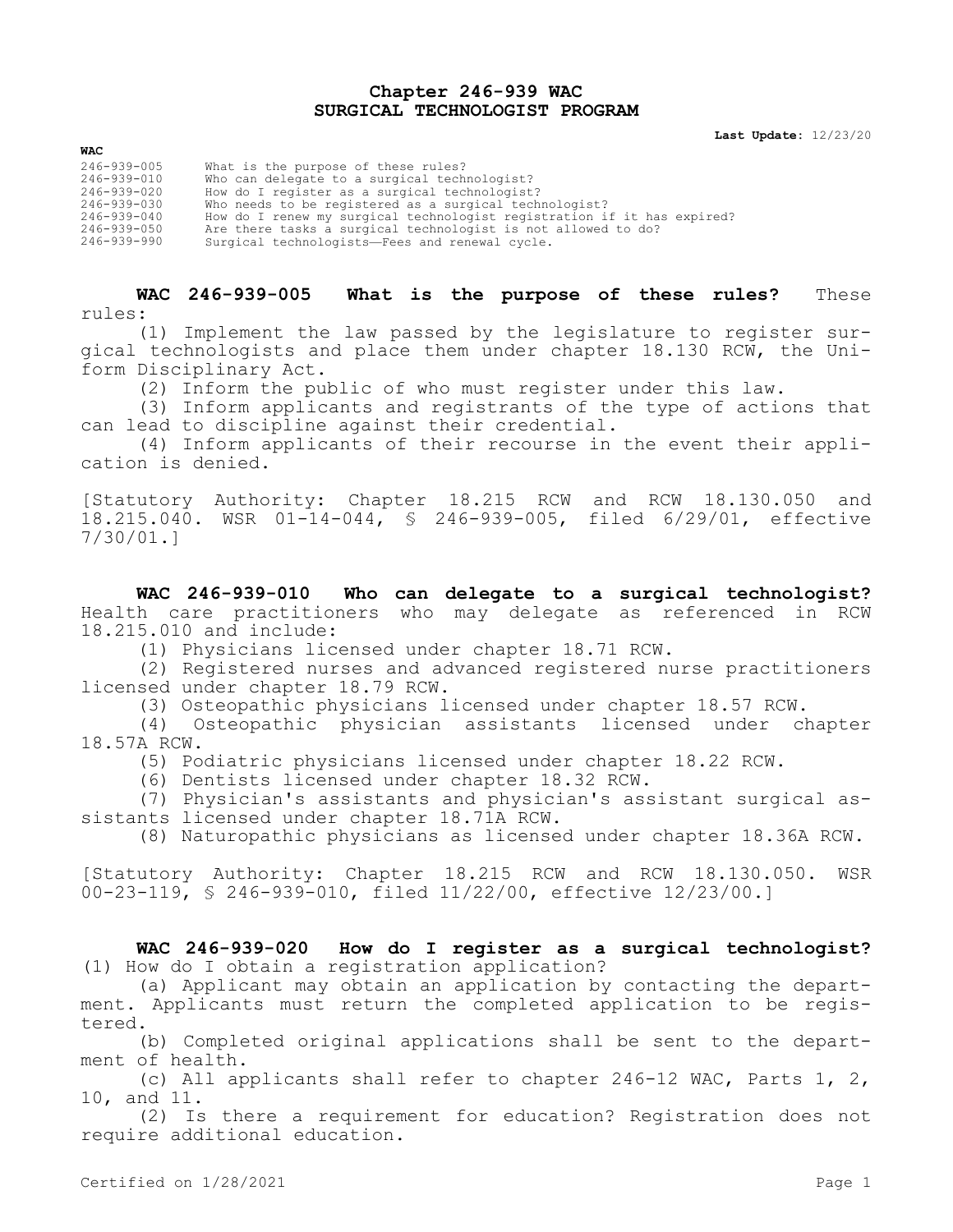[Statutory Authority: RCW 18.19.050, 18.29.130, 18.29.210, 18.34.120, 18.46.060, 18.55.095, 18.84.040, 18.88B.060, 18.89.050, 18.130.050,<br>18.138.070, 18.155.040, 18.200.050, 18.205.060, 18.215.040, 18.138.070, 18.155.040, 18.200.050, 18.205.060, 18.215.040, 18.230.040, 18.240.050, 18.250.020, 18.290.020, 18.360.030, 18.360.070, 70.41.030, 70.230.020, 71.12.670, and 18.108.085. WSR 21-02-002, § 246-939-020, filed 12/23/20, effective 1/23/21. Statutory Authority: Chapter 18.215 RCW and RCW 18.130.050 and 18.215.040. WSR 01-14-044, § 246-939-020, filed 6/29/01, effective 7/30/01.]

**WAC 246-939-030 Who needs to be registered as a surgical technologist?** (1) Anyone representing themselves as a surgical technologist by title or by description as a person who performs tasks in the surgical setting under the delegation of authority of a licensed health care practitioner.

(2) For the purposes of this chapter "surgical setting" means any place surgery takes place where the patient is placed in a sterile field.

(3) Surgical technologists perform tasks that typically consist of, but are not limited to, the following tasks in a surgical setting:

(a) Prepare basic sterile packs and trays.

(b) Assist with the physical preparation of the operating room, creating the sterile field, and maintaining sterile technique during operative procedure.

(c) Identify and select appropriate packs, trays and accessory/ specialty equipment for each surgery.

(d) Prepare supplies and instruments for sterile field.

(e) Assists with the count of instruments, sponges, needles and other surgical items. Surgical technologists are not accountable for the final count of surgical instrumentation.

(f) Pass correct instruments, supplies and sutures as needed by the surgeon.

(g) Sponge or suction the operative site, retract tissue for exposure at the operative site and assist with irrigation under immediate supervision of the licensed health care practitioner.

(h) Cut sutures placed by the authorized health care practitioner.

(i) Prepare specimens for submission for pathological analysis.

(j) Fire automatic staple gun as directed by the licensed health care practitioner for skin stapling. Deep tissue stapling is not allowed.

(k) Move drugs to the sterile field.

(4) Registered nurses, practical nurses and other credentialed providers acting within their scope do not need to register.

[Statutory Authority: Chapter 18.215 RCW and RCW 18.130.050. WSR 00-23-119, § 246-939-030, filed 11/22/00, effective 12/23/00.]

**WAC 246-939-040 How do I renew my surgical technologist registration if it has expired?** (1) If the credential has expired for three years or less, the practitioner must meet the requirements of chapter 246-12 WAC, Part 2.

(2) If the credential has expired for more than three years, the practitioner must reapply for registration under the requirements of this chapter and the requirements of chapter 246-12 WAC, Part 2.